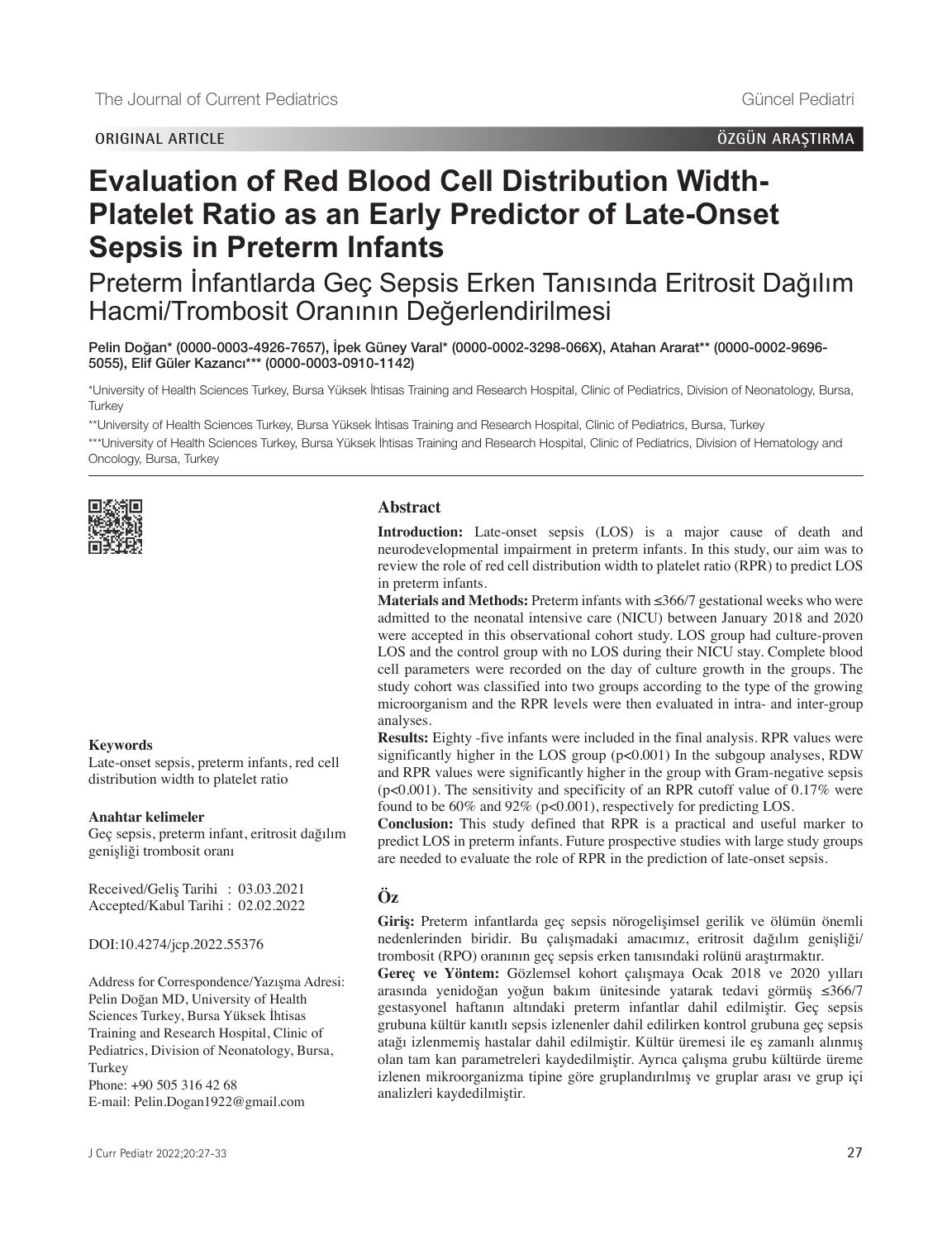**Bulgular:** Son analize seksen beş infant dahil edilmiştir. Geç sepsis grubunda RPO oranları istatistiksel anlamlı olarak yüksek izlendi (p<0,001). Subgrup analizinde RDW ve RPO değerleri Gram-negatif sepsis grubunda belirgin yüksek izlendi (p<0,001). Geç sepsis öngörmede RPO eşik değeri olarak %0,17 degerinin sensitivite ve spesifitesi sırasıyla %60 ve %92 olarak izlendi. **Sonuç:** Bu çalışmada geç sepsisi öngörmede RPO değerinin pratik ve yararlı olduğu gösterildi. RPO değerinin geç sepsisi öngörmedeki rolü ile ilgili prospektif ve geniş çalışma grupları ile yapılacak çalışmalara ihtiyaç vardır.

# **Introduction**

Late-onset sepsis (LOS) is most frequently determined as neonatal sepsis begining after 3 days of postnatal age, represents a crucial cause of morbidity and mortality in preterm infants (1-4). The frequency of LOS is inversely associated with birth weight (BW) and gestational age. In parallel with the development in the survival rates of preterm infants, there is an increase in other well-known risk factors for LOS such as long mechanical ventilation and intravascular catheterization days, extended duration of parenteral nutrition, and hospitalization days (1,2,5). The incidence of culture-proven LOS alters amongst neonatal units from 21-36% (6,7). The main pathogens causing LOS are coagulase-negative *Staphylococci* (CONS), followed by Gram-negative bacteria, and fungi. In the way of toxin production, CONS are not as serious as Gram-negative bacteria and therefore short-term infectious complications and mortality are monitored rarely with CONS. However, studies implicate the risk of neurodevelopment sequelae was independent of the type of pathogen (1,2,6).

Rapid diagnosis of LOS is still a problematic condition for clinicians because the featuring signs are often non-specific (8). Blood culture is the gold standard for diagnosing sepsis; however, this 'gold standard' testing method has some disadvantages. These disadvantages involve; it may produce falsepositive results in addition to false-negative results and also it takes time to get the results (2,3). In neonatal sepsis, various molecules have been studied as possibly useful prognostic markers like procalcitonin, IL-6, IL-8, CD64, presepsin, raised ratios of anti- and pro-inflammatory cytokines (e.g. IL-10/TNF-α and IL-6/IL-10). Also currently molecular-based methods have risen as diagnostic methods for neonatal sepsis (2,4,9). Red blood cell distribution width (RDW) is a quantitative measure of variability in the size of circulating erythrocytes. The crucial role of RDW has been reported in a range of inflammatory diseases in adults and neonates (1,3,10-13). In inflammation,

proinflammatory cytokines and high oxidative stress alter both erythropoiesis and erythrocyte maturation and by entering newer reticulocytes in circulation, RDW is increasing. In addition, inflammation tissue factor causes reduced platelet count (1,3). In recent years many reports have shown that red cell distribution width to platelet ratio (RPR) is a practical and helpful marker of inflammatory diseases (3,10,14). In the present study, the role of RDW and RPR parameters, which are parts of a complete blood count analysis, were interrogated to predict LOS in preterm infants.

#### **Materials and Methods**

An observational cohort study was attended at the University of Health Sciences Turkey, Bursa Yüksek İhtisas Training and Research Hospital between January 2018 and 2020 upon approval of the study by the Local Ethics Committee (approval number: 05-18, date: 05.05.2021). The study cohort was divided to two groups: LOS group was preterm infants who were at  $\leq 36^{6/7}$  gestational weeks and had culture-proven LOS during their neonatal intensive care unit (NICU) stay and the control group were preterm infants who were at ≤36 $6/7$  gestational weeks with no LOS attack during NICU stay. The definition of neonatal sepsis was the presence of clinical signs of sepsis with positive blood culture, and LOS was defined as a sepsis attack, which developed between day 4 and 30 of postnatal life and infants with more than one episode of LOS only the first LOS episode was taken into account. The exclusion criteria were as follows: infants with previous blood transfusion before the first LOS episode; maternal moderate/severe anemia; maternal medications that may alter the fetal hemopoietic system; positive family history of hematologic diseases such as thalassemias; infants with major congenital anomalies, hydrops fetalis, intrauterine transfusion, perinatal asphyxia, grade 3 and 4 hemorrhage and refusal of parental consent.

Details of maternal medical history, prenatal demographics, antenatal steroid administration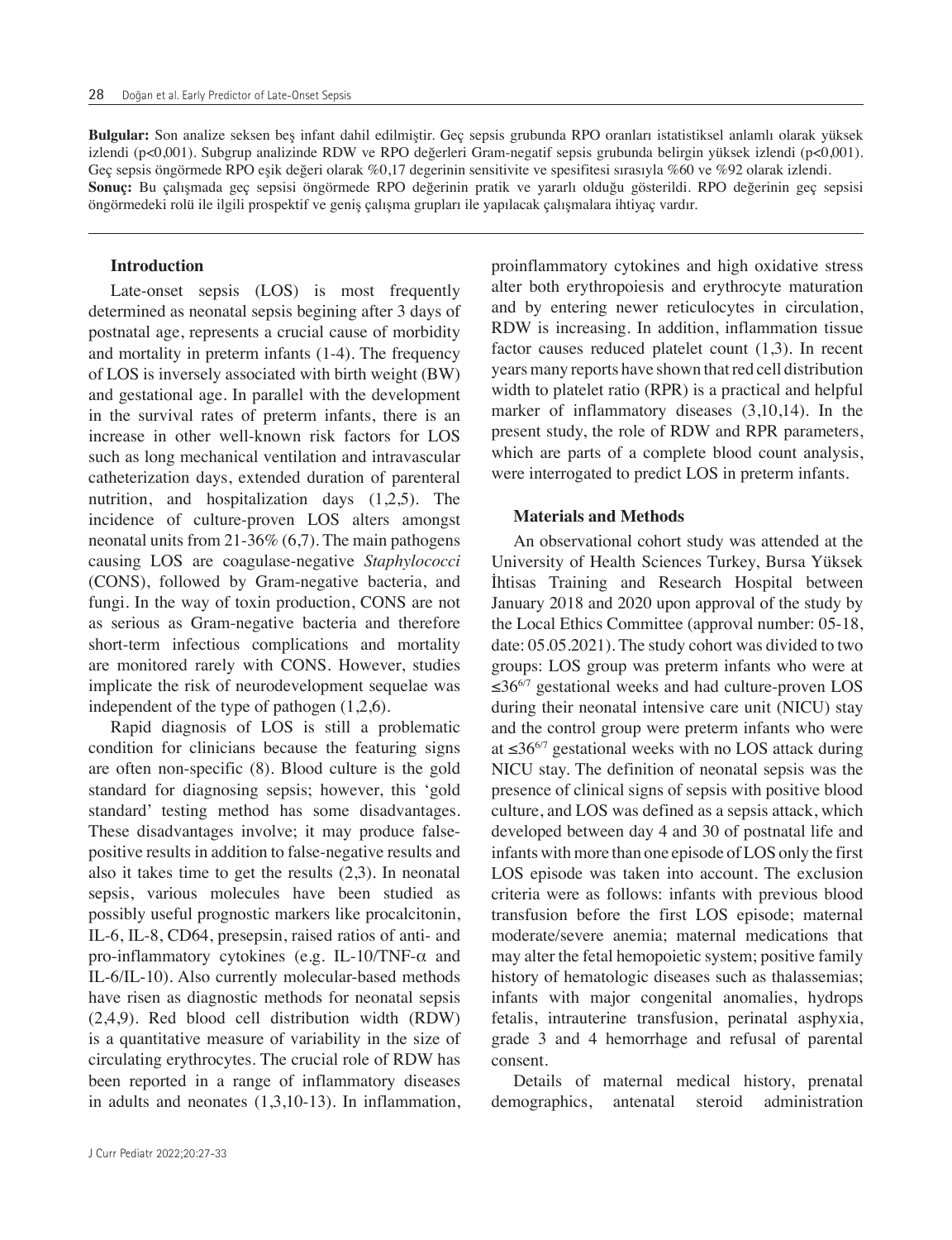gestational age, birth weight, gender, mode of delivery, Apgar score at 1 and 5 minutes, the type of microorganism grown in blood culture, were recorded. Blood cultures were examined using the fully automatic BACTEC method by BACTEC 9240 device (Becton Dickinson, Heidelberg, Germany).

Two milliliters of blood were collected from a peripheral vein into a K3 EDTA tube (tripotassium ethylenediaminetetraacetic acid) and counts were performed within 1 hour of sample collection. Hematological parameters were determined with a Sysmex-XT-2000i counter (Sysmex, Kobe, Japan). Complete blood cell parameters, including the RDW, platelet count, RPR, and blood cultures were recorded on the day of culture growth in the study group. Complete blood cell parameters taken routinely on the postnatal 10th day were also recorded in the control group. The RPR values recorded in the blood samples received on the day of culture growth were compared between the groups.

## *Statistical Analysis*

Statistical analysis was accomplished using the Statistical Package for the Social Sciences (SPSS) version 20.0 software (SPSS Inc., Chicago, IL, USA). The results are shown as median (interquartile range) for the variables showing non-Gaussian distribution and mean  $\pm$  standard deviation (SD) for data showing

normal distribution. The Student's t-test was applied for group comparisons of normal distributions, and Mann-Whitney U-test was applied for group comparisons of non-normal distributions. The chi-square test and Fisher's exact test were consumed for the comparison of categorical variables. The Wilcoxon-signed test was applied to correlate paired data. Logistic regression analysis was achieved to consider the association between RDW and mortality. The analysis involved factors that were established in the literature to affect mortality, including gestational week and birth weight were included in the analysis. The predictive power of different variables was defined by the receiver operating characteristic (ROC) curve. A p-value of <0.05 was studied statistically significant.

## **Results**

Of the 20710 live births, a total of 1205 preterm infants were accepted to the NICU during the study period. After excluding infants with exclusion criteria, 85 infants were included in the final analysis. Fortyfive  $(53\%)$  of these infants had LOS, while 40  $(47\%)$ infants had no LOS attack during their NICU stay. A detailed flowchart of the study population is shown in Figure 1.

The mortality rate was significantly higher in group 2 (p=0.001). Demographic characteristics of the study population are shown in Table 1.



**Figure 1.** Flowchart of the study population.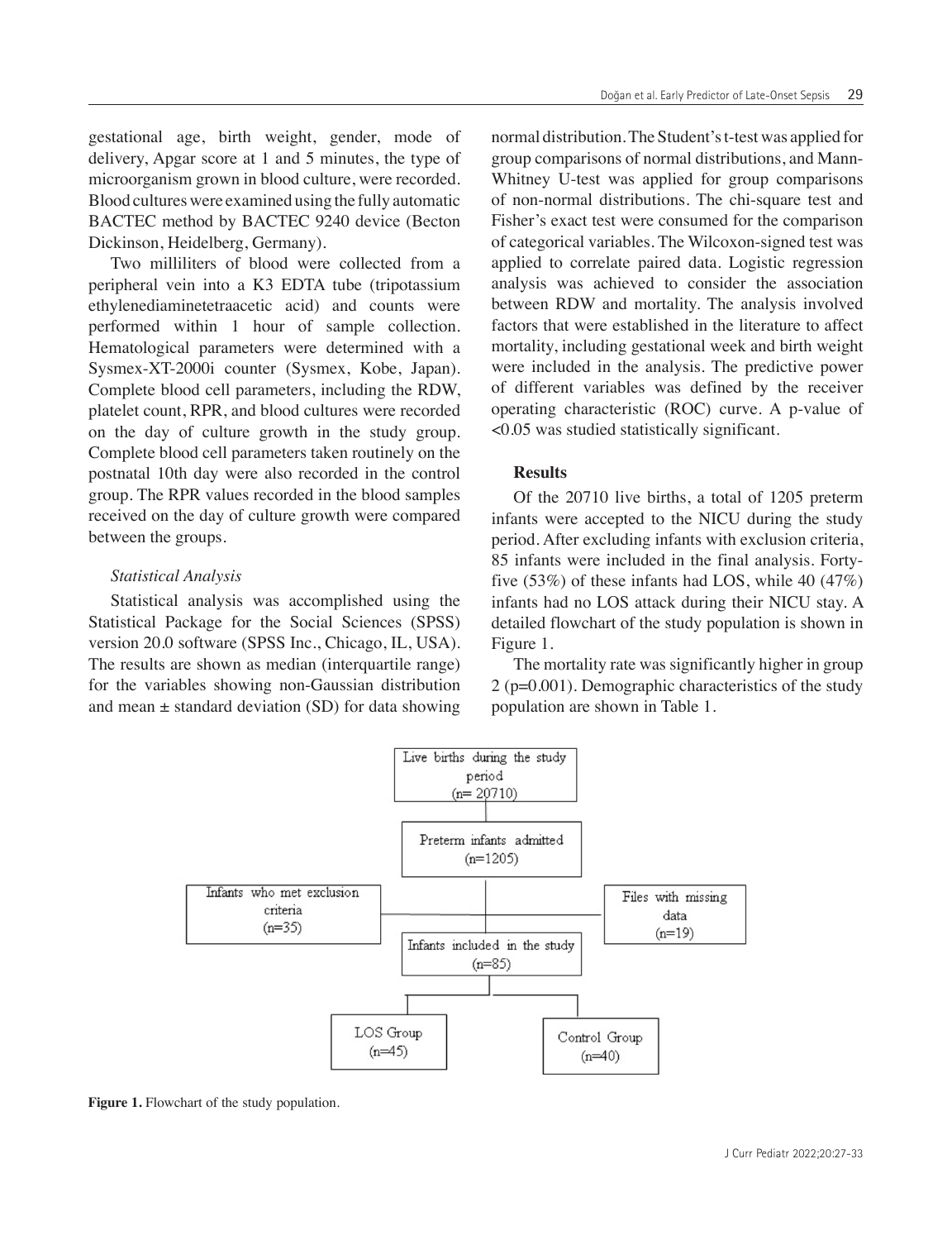| Table 1. Neonatal and maternal characteristics of the study population                                                                              |                    |                        |                   |  |  |  |
|-----------------------------------------------------------------------------------------------------------------------------------------------------|--------------------|------------------------|-------------------|--|--|--|
|                                                                                                                                                     | LOS group $(n=45)$ | Control group $(n=40)$ | p                 |  |  |  |
| GA at birth, wk [median (IQR)]                                                                                                                      | $28(27-31)$        | $30(28-32)$            | 0.08 <sup>a</sup> |  |  |  |
| BW, $g$ [median (IQR)]                                                                                                                              | 1130 (865-1415)    | 1367 (1010-1892)       | 0.06 <sup>a</sup> |  |  |  |
| Sex, $n(\%)$                                                                                                                                        |                    |                        |                   |  |  |  |
| Male                                                                                                                                                | 24(53)             | 24(60)                 |                   |  |  |  |
| Female                                                                                                                                              | 21(47)             | 16(40)                 | 0.5 <sup>b</sup>  |  |  |  |
| $C/S$ delivery, n $(\%)$                                                                                                                            | 39(87)             | 32(80)                 | 0.4 <sup>b</sup>  |  |  |  |
| Apgar score, median (IQR)                                                                                                                           |                    |                        |                   |  |  |  |
| at minute 1                                                                                                                                         | $7(6-8)$           | $6(6-7)$               | 0.6 <sup>a</sup>  |  |  |  |
| at minute 5                                                                                                                                         | $8(7-9)$           | $8(7-9)$               | 0.6 <sup>a</sup>  |  |  |  |
| Antenatal steroid, $n(\%)$                                                                                                                          |                    |                        |                   |  |  |  |
| Single/repeat course                                                                                                                                | 18(38)             | 23(59)                 | 0.8 <sup>b</sup>  |  |  |  |
| a Mann-Whitney U test, <sup>b</sup> Chi-square test, GA: Gestational age, BW: Birth weight, C/S: Cesarean section, wk: Week, LOS: Late onset sepsis |                    |                        |                   |  |  |  |

When the whole blood cell parameters and CRP levels were taken at the same time with the blood sample in which the culture growth was monitored, the platelet levels were significantly lower in the LOS group (p<0.001). CRP and RDW values were significantly higher in the LOS group (p<0.001 for both). When RPR values were compared in both groups, RPR values were significantly higher in the LOS group (p<0.001). When considered in terms of other hematological parameters, no significant difference was observed between the two groups.

Laboratory findings of the study groups are given in Table 2. Cases with LOS were divided into subgroups according to the type of microorganism grown in culture, as those with Gram-positive and negative growth. Gram-positive growth was observed in 64% of cases with LOS, and Gram-negative growth was observed in 36%. Cases with LOS were divided into subgroups according to the type of microorganism grown in culture, as those with Gram-positive and negative growth. In the subgroup analysis, hemoglobin and platelet values were significantly lower in the group with Gram-negative growth in culture  $(p=0.003, p<0.001,$  respectively). CRP value was significantly higher in the group with Gram-negative growth (p=0.03). In addition, RDW and RPR values were significantly higher in the group with Gramnegative growth (p<0.001). Laboratory findings of the subgroups are given in Table 3.

Logistic regression analysis defined a positive association of RPR with LOS when adjusted for the gestational week and birth weight (adjusted odds ratio: 573.7; 95% confidence interval: 9.4-34778; p=0.002). Reciever-operating characteristic (ROC) analysis was accomplished to determine the optimal threshold values of RPR for predicting LOS, the area under the curve (AUC) was determined to be 0.762. The sensitivity and specificity of an RPR value of 0.17% were found to be  $60\%$  and  $92\%$  (p<0.001), respectively (Figure 2).

## **Discussion**

Premature infants are at high risk for LOS because of many factors as well as immaturity of their innate immune system, extended hospitalization days with frequent invasive procedures. LOS is a major cause of death and neurodevelopmental impairment in premature infants (15). In recent years many researchers reported biomarkers that are potentially



**Figure 2.** Receiver operating characteristic curves for prediction late-onset sepsis by RPR.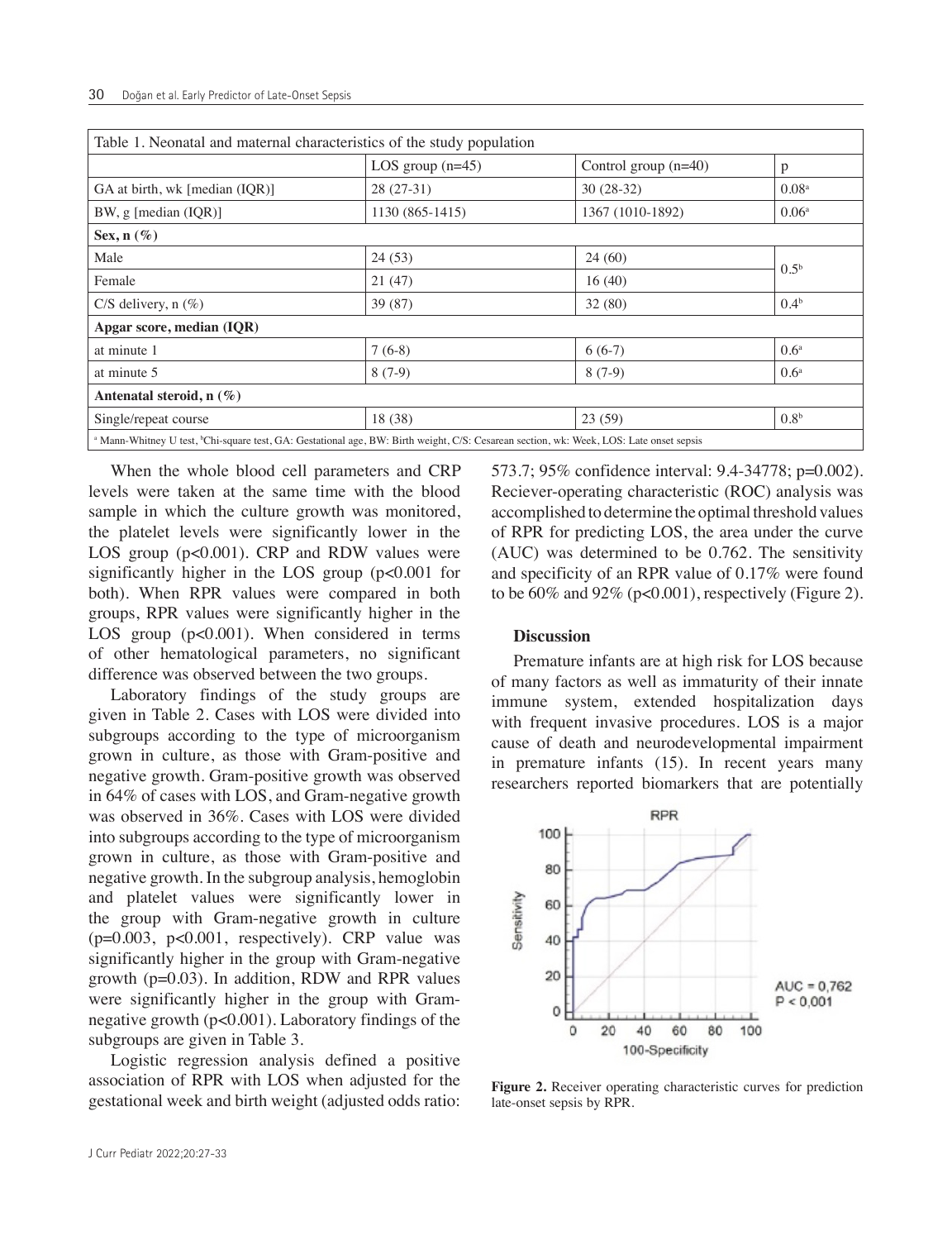valuable both for diagnosis of LOS and prediction of its outcome. Unfortunately, many of these biomarkers are not readily accessible in many neonatal intensive care units (9,16,17). In the present study, there was a significant increase in RPR during the LOS episode. An RPR value of 0.17% was determined to be a reliable cut-off to predict LOS. To the best of our knowledge, this is the first study that defined RPR as an early predictor of LOS. Our findings demonstrate that RPR, which can be assessed practically in the complete blood count as part of the routine sepsis evaluation, may play a role in the diagnosis of LOS.

The most common pathogens in LOS are coagulasenegative staphylococci (CONS), S. aureus, Gramnegative bacteria (*Klebsiella* spp., *Pseudomonas* spp., *E. Coli*, and *Enterobacter* spp., respectively), and *Candida* spp. (18). Although CONS takes the first place as causative organisms in LOS, Gramnegative infections are associated with a higher risk of morbidity and mortality (19). In most cases, the clinic signs of LOS are often non-specific but can immediately progress to septic shock and death within hours of onset. Despite paramount importance to

find a tool for prediction LOS, it is yet to be found (2,9). In recent years, many researchers have reported many biomarkers and CRP for the early diagnosis of sepsis. Cytokines, such as IL-6, IL-1b, SIL2R, IL-8, and TNF-α, cell surface antigens as biomarkers, such as CD11b, CD64, sCD163 were reported as early predictors of sepsis (18,20,21). A recently published study showed that IL-6 and PCT give important information about the severity of disease and mortality risk in LOS (22). Mostly in NICUs, these biomarkers are not readily available because they are expensive, and not practically accessible (1,9). Because of this, simple and easily available predictive markers are needed. With this point of view, RPR is practically accessible marker, which is a part of the routine complete blood-count parameters. In this study, it is found that an RPR value of 0.17% was found to be a reliable cut-off to predict LOS.

Thrombocytopenia is a frequent pathology in NICUs and is seen in 18–35% of neonates admitted to NICUs. Neonatal thrombocytopenia has been defined into two groups according to the time of onset: earlyonset (EOT), which is within 72 h of life, and late-

| Table 2. Laboratory findings of the study and control groups                                                                                                             |                    |                        |                        |  |  |
|--------------------------------------------------------------------------------------------------------------------------------------------------------------------------|--------------------|------------------------|------------------------|--|--|
|                                                                                                                                                                          | LOS group $(n=45)$ | Control group $(n=40)$ |                        |  |  |
| WBC count $(10^3/\mu L)$ [median (IQR)]                                                                                                                                  | $11(6.1-16.7)$     | $10(7.2-14.7)$         | 0.9 <sup>a</sup>       |  |  |
| Hemoglobin $(g/dL)$ (mean $\pm$ SD)                                                                                                                                      | $12.5 \pm 2.3$     | $14.6 \pm 3.6$         | 0.001 <sup>b</sup>     |  |  |
| Platelet count $(10^3/\mu L)$ [median (IQR)]                                                                                                                             | 68 (27-224)        | 228 (123-279)          | $< 0.001$ <sup>a</sup> |  |  |
| MPV (fL) (mean $\pm$ SD)                                                                                                                                                 | $9.5 \pm 1.4$      | $9.6 \pm 1.2$          | 0.6 <sup>b</sup>       |  |  |
| $CRP$ (mg/L) [median (IQR)]                                                                                                                                              | 78 (47-105)        | $5(3.5-6)$             | $< 0.001$ <sup>a</sup> |  |  |
| RDW $(\%)$ [median (IQR)]                                                                                                                                                | 19.3 (17.5-21.2)   | $16.4(15.9-19.4)$      | $< 0.001$ <sup>a</sup> |  |  |
| RPR $(\%)$ [median (IQR)]                                                                                                                                                | $0.27(0.07-0.73)$  | $0.08(0.05-0.13)$      | $< 0.001$ <sup>a</sup> |  |  |
| aMann-Whitney U test, bStudent's t test, WBC: White blood cell, IQR: Interquartile range, MPV: Mean platelet volume, CRP: C-reactive protein, RDW: Red cell distribution |                    |                        |                        |  |  |

| width, RPR: Red cell distribution width to platelet ratio, LOS: Late onset sepsis, SD: Standard deviation |  |  |  |  |
|-----------------------------------------------------------------------------------------------------------|--|--|--|--|
|                                                                                                           |  |  |  |  |
| Table 3. Laboratory findings of the subgroups                                                             |  |  |  |  |

| Table 5. Laboratory midnings of the subgroups                                                                                                                                                    |                              |                              |                        |  |  |  |
|--------------------------------------------------------------------------------------------------------------------------------------------------------------------------------------------------|------------------------------|------------------------------|------------------------|--|--|--|
|                                                                                                                                                                                                  | Gram positive group $(n=29)$ | Gram negative group $(n=16)$ | p                      |  |  |  |
| WBC count $(10^3/\mu L)$ [median (IQR)]                                                                                                                                                          | $12.6(5.6-21.1)$             | $8.2(6.2 - 12.7)$            | $0.2^{\rm a}$          |  |  |  |
| Hemoglobin $(g/dL)$ (mean $\pm$ SD)                                                                                                                                                              | $13.1 \pm 2.6$               | $11.3 \pm 1.3$               | 0.003 <sup>b</sup>     |  |  |  |
| Platelet count $(10^3/\mu L)$ [median (IQR)]                                                                                                                                                     | $127(82-257)$                | $17(8-29)$                   | $< 0.001$ <sup>a</sup> |  |  |  |
| $CRP$ (mg/L) (mean $\pm$ SD)                                                                                                                                                                     | $68.4\pm41.3$                | $108.3 \pm 62.6$             | 0.03 <sup>b</sup>      |  |  |  |
| RDW $(\%)$ (mean $\pm$ SD)                                                                                                                                                                       | $18.2 \pm 2.06$              | $21.5 \pm 1.4$               | < 0.001 <sup>b</sup>   |  |  |  |
| RPR $(\%)$ [median (IOR)]                                                                                                                                                                        | $0.12(0.06-0.23)$            | $1.3(0.62 - 2.75)$           | $< 0.001$ <sup>a</sup> |  |  |  |
| <sup>a</sup> Mann-Whitney U test, <sup>b</sup> Student's t-test, WBC: White blood cell, IQR: Interquartile range, MPV: Mean platelet volume, CRP: C-reactive protein, RDW: Red cell distribution |                              |                              |                        |  |  |  |

width, RPR: Red cell distribution width to platelet ratio, SD: Standard deviation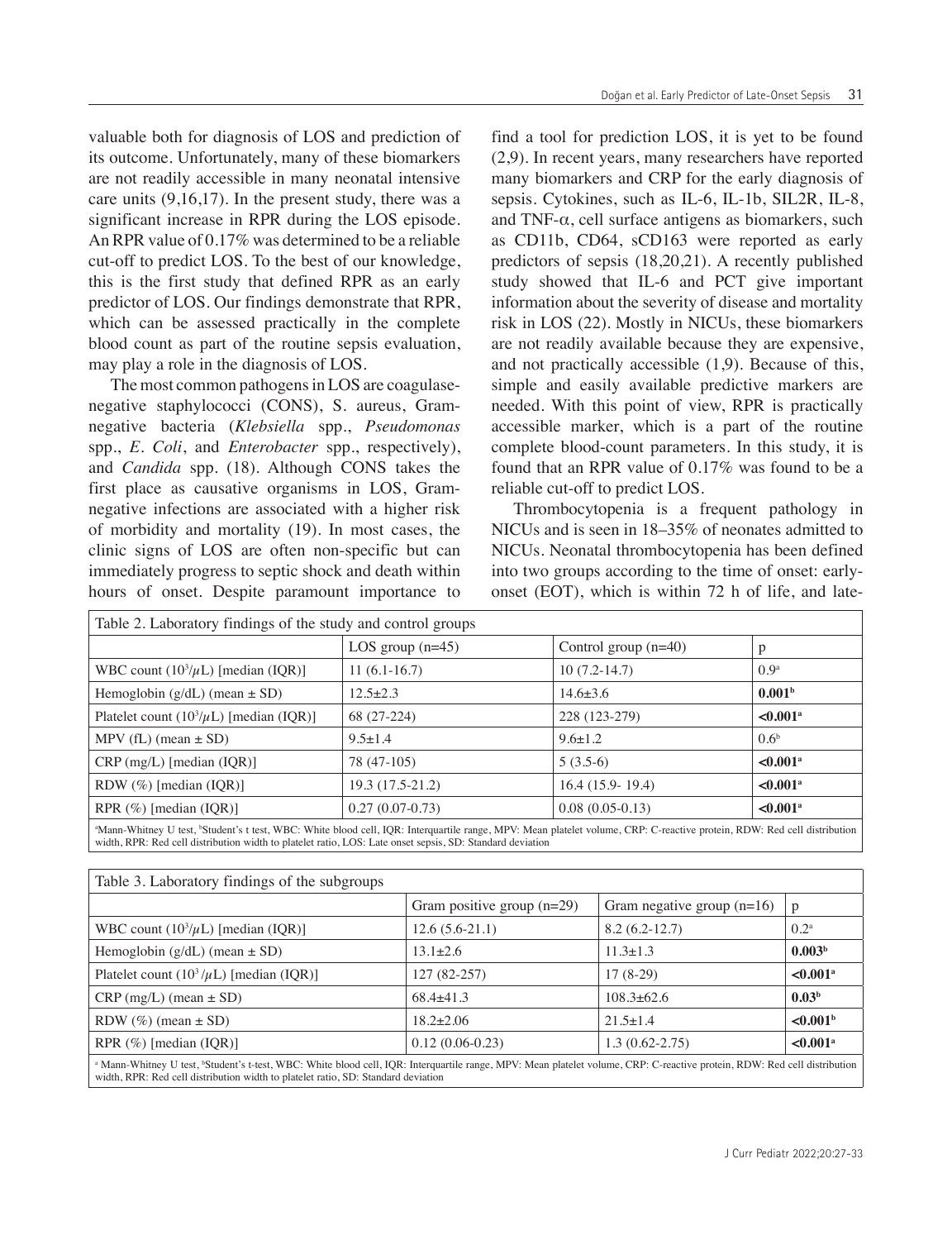onset (LOT), after 72 h of life (23). The most frequent causes of thrombocytopenia are prematurity, sepsis, NEC and asphyxia. In a study, it was demonstrated that the mean platelet count in Gram-negative sepsis was significantly lower than gram-positive infection (23). In another recent study sepsis by Gram-negative bacteria was defined as an independent predictor for severe thrombocytopenia (24). RPR is a ratio (red cell distribution width to platelet ratio) therefore when the decrease in platelet count is evident, the RPR rate increases. In this study, the RDW value was higher in the group with Gram-negative growth than the group with Gram-positive growth, while platelet values were also significantly lower. Therefore, the RPR rate was significantly higher in infants with Gram-negative growth. In cases with a high RPR value, Gramnegative sepsis may be the cause of LOS and the empirical treatment plan can be adjusted accordingly.

#### *Study Limitations*

There are several limitations of the present study. Firstly, the study is a retrospective study accordingly it is difficult to explain presumed conclusions. Secondly, because of the relatively small sample size, results can be misleading. And at last, in addition to CRP, procalcitonin which is an important and available biomarker in many NICUs, could have been compared with RPR. Concerning the strengths of this study, to our knowledge, this study is the first study that evaluates the association of RPR and LOS, and the results of this study can shed light on future prospective studies.

#### **Conclusion**

This study defined that RPR is a practical and useful predictor to predict LOS in preterm infants. In addition, higher RPR values were observed in the group with Gram-negative growth compared to those with gram-positive growth. These results will be essential in the early and adequate management of LOS in preterm infants. Future prospective studies with large study groups are needed to analyze the role of RPR in the prediction of late-onset sepsis.

#### **Ethics**

*Ethics Committee Approval:* An observational cohort study was attended at the University of Health Sciences Turkey, Bursa Yüksek İhtisas Training and Research Hospital between January 2018 and

2020 upon approval of the study by the Local Ethics Committee (approval number: 05-18, date: 05.05.2021).

*Conflict of Interest:* No conflict of interest was declared by the authors.

*Financial Disclosure:* The authors declared that this study received no financial support.

#### **References**

- 1. Dogan P, Guney Varal I. Red cell distribution width as a predictor of late-onset Gram-negative sepsis. Pediatr Int 2020;62:341-6.
- 2. Dong Y, Speer CP. Late-onset neonatal sepsis: recent developments. Arch Dis Child Fetal Neonatal Ed 2015;100:257- 63.
- 3. Karabulut B, Arcagok BC. New Diagnostic Possibilities for Early Onset Neonatal Sepsis: Red Cell Distribution Width to Platelet Ratio. Fetal Pediatr Pathol 2020;39:297-306.
- 4. Hibbert J, Strunk T, Simmer K, Richmond P, Burgner D, Currie A. Plasma cytokine profiles in very preterm infants with lateonset sepsis. PLoS One 2020;15:e0232933.
- 5. Greenberg RG, Kandefer S, Do BT, Smith PB, Stoll BJ, Bell EF, et al. Late-onset sepsis in extremely premature infants: 2000- 2011. Pediatr Infect Dis J 2017;36:774-9.
- 6. Zonnenberg IA, Dijk JV, Dungen F, Vermeulen RJ, Weissenbruch MMV. The prognostic value of NIRS in preterm infants with (suspected) late-onset sepsis in relation to long term outcome: A pilot study. PLoS One 2019;14:e0220044.
- 7. Alcock G, Liley HG, Cooke L, Gray PH. Prevention of neonatal late-onset sepsis: a randomised controlled trial. BMC Pediatr 2017;17:98.
- 8. van Maldeghem I, Nusman CM, Visser DH. Soluble CD14 subtype (sCD14-ST) as biomarker in neonatal early-onset sepsis and late-onset sepsis: a systematic review and meta-analysis. BMC Immunol 2019;20:17.
- 9. Ellahony DM, El-Mekkawy MS, Farag MM. A Study of Red Cell Distribution Width in Neonatal Sepsis. Pediatr Emerg Care 2020;36:378-83.
- 10. Ilhan M, Ilhan G, Gok AF, Bademler S, Verit Atmaca F, Ertekin C. Evaluation of neutrophil-lymphocyte ratio, platelet-lymphocyte ratio and red blood cell distribution width-platelet ratio as early predictor of acute pancreatitis in pregnancy. J Matern Fetal Neonatal Med 2016;29:1476-80.
- 11. Ge W, Xie J, Chang L. Elevated red blood cell distribution width predicts poor prognosis in patients with oral squamous cell carcinoma. Cancer Manag Res 2018;10:3611-8.
- 12. Akyuz Unsal AI, Key O, Guler D, Kurt Omurlu I, Anik A, Demirci B, et al. Can Complete Blood Count Parameters Predict Retinopathy of Prematurity? Turk J Ophthalmol 2020;50:87-93.
- 13. Hu ZD, Lippi G, Montagnana M. Diagnostic and prognostic value of red blood cell distribution width in sepsis: A narrative review. Clin Biochem 2020;77:1-6.
- 14. Ozer Bekmez B, Tayman C, Buyuktiryaki M, Cetinkaya AK, Cakir U, Derme T. A promising, novel index in the diagnosis and follow-up of patent ductus arteriosus: Red cell distribution width-to-platelet ratio. J Clin Lab Anal 2018;32:e22616.
- 15. El Manouni El Hassani S, Berkhout DJC, Niemarkt HJ, Mann S, de Boode WP, Cossey V, et al. Risk Factors for Late-Onset